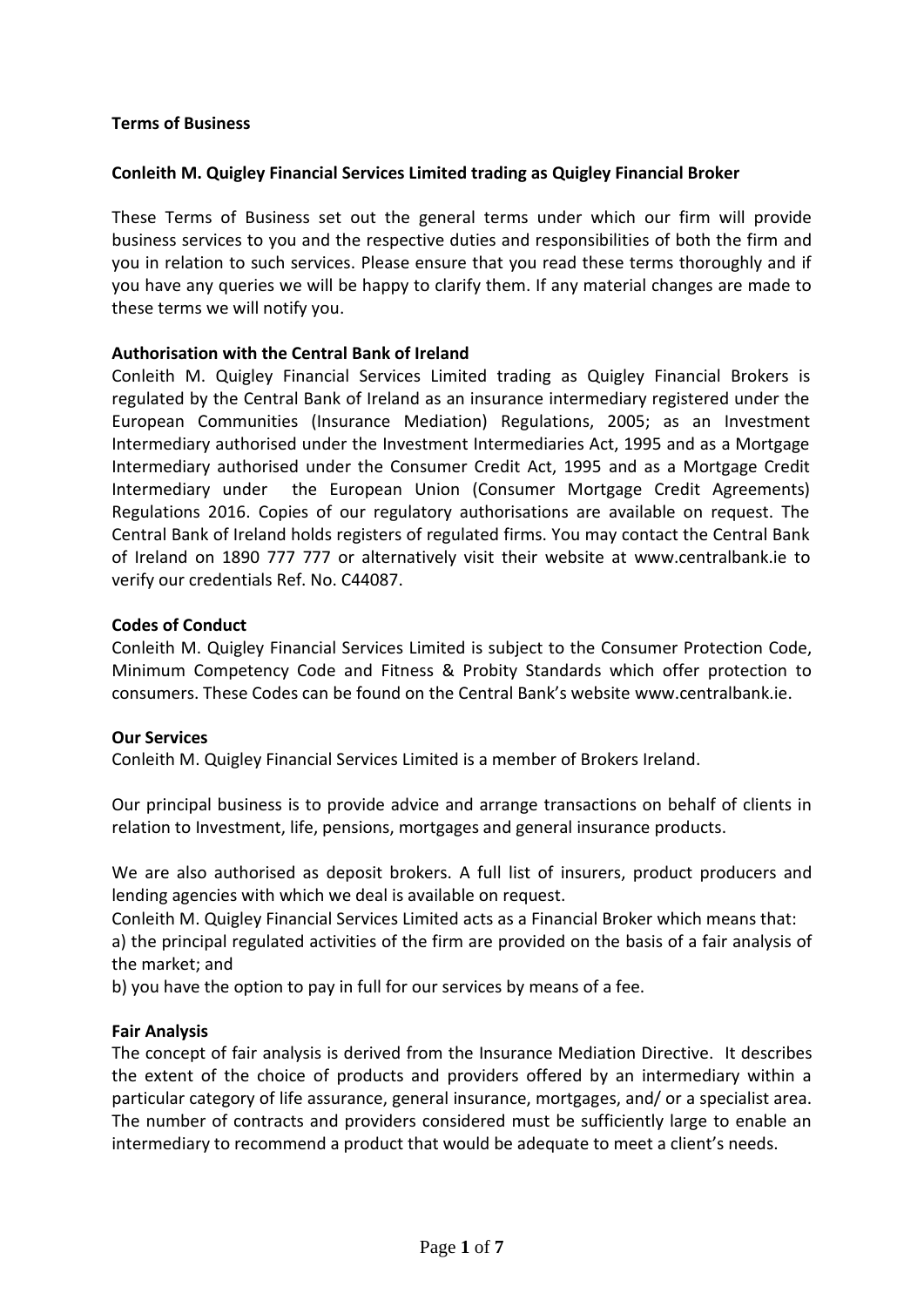The number of providers that constitutes 'sufficiently large' will vary depending on the number of providers operating in the market for a particular product or service and their relative importance in and share of that market. The extent of fair analysis must be such that could be reasonably expected of a professional conducting business, taking into account the accessibility of information and product placement to intermediaries and the cost of the search.

In order to ensure that the number of contracts and providers is sufficiently large to constitute a fair analysis of the market, we will consider the following criteria:

- $\blacksquare$  the needs of the customer,
- the size of the customer order,
- $\blacksquare$  the number of providers in the market that deal with brokers,
- $\blacksquare$  the market share of each of those providers,
- $\blacksquare$  the number of relevant products available from each provider,
- the availability of information about the products,
- $\blacksquare$  the quality of the product and service provided by the provider,
- cost, and
- **E** any other relevant consideration.

### **Investment, Life & Pensions**

Conleith M. Quigley Financial Services Limited provides investments, life and pensions on a fair analysis basis i.e. providing services on the basis of a sufficiently large number of contracts and product producers available on the market to enable us to make a recommendation, in accordance with professional criteria, regarding which contract would be adequate to meet your needs.

We will provide assistance to you for any queries you may have in relation to the policies or in the event of a claim during the life of the policies and we will explain to you the various restrictions, conditions and exclusions attached to your policy.

However, it is your responsibility to read the policy documents, literature and brochures to ensure that you understand the nature of the policy cover, particularly in relation to IPI (income protection Insurance) and serious illness policies.

Specifically on the subject of income protection insurance policies it is our policy to explain to you a) the meaning of disability as defined in the policy; b) the benefits available under the policy; c) the general exclusions that apply to the policy; and d) the reductions applied to the benefit where there are disability payments from other sources.

For a serious illness policy, we will explain clearly to you the restrictions, conditions and general exclusions that attach to that policy.

# **Deposits**

Conleith M. Quigley Financial Services Limited provides deposits on a limited analysis basis i.e. providing services on the basis of a limited number of contracts and product producers available on the market.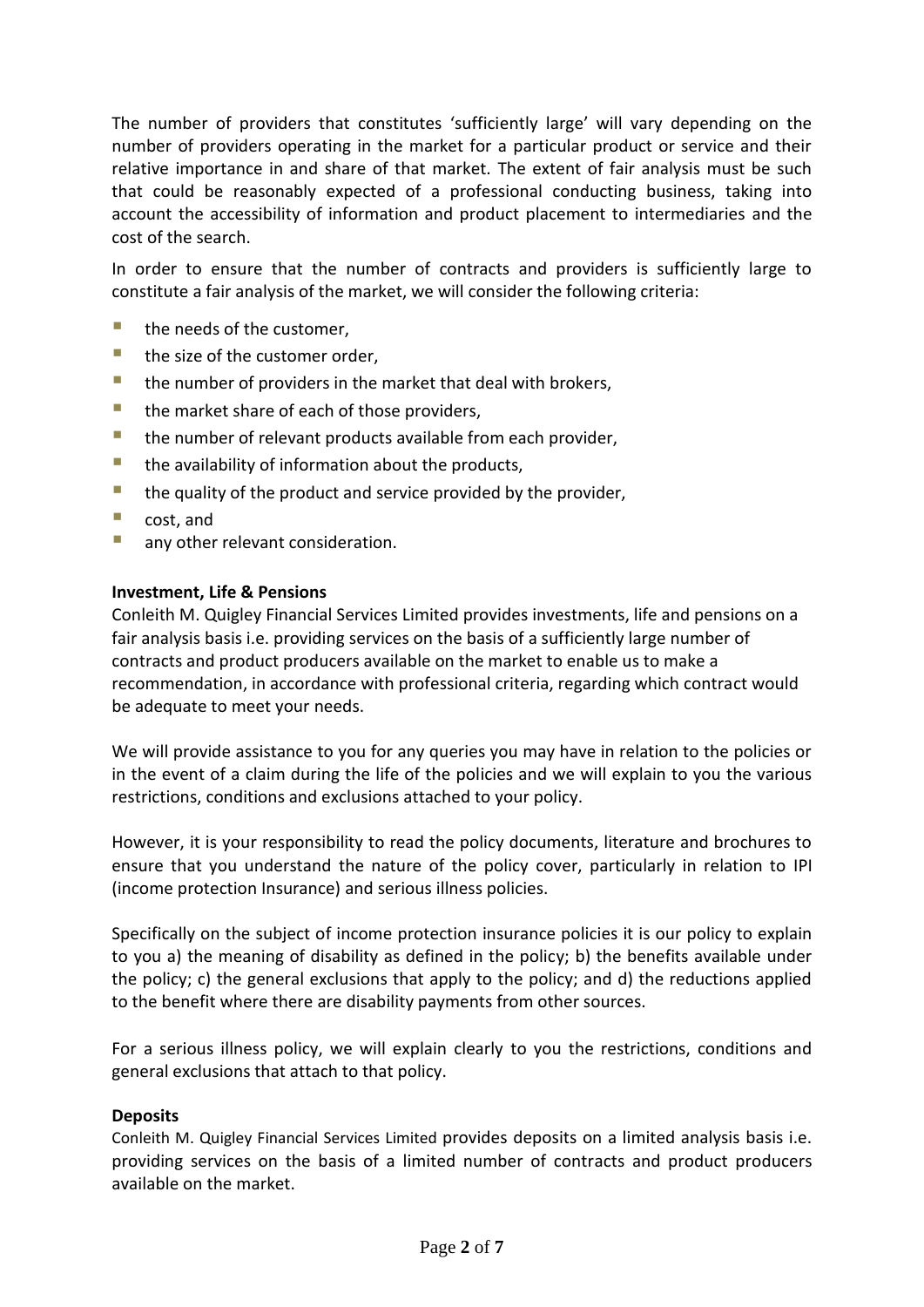# **Non-Life**

Conleith M. Quigley Financial Services Limited holds an appointment in respect of home insurance with AVIVA (B-Live) scheme on a limited analysis basis. We will also offer assistance to you in relation to processing claims on policies taken out with us and in seeking renewal terms on your cover. To ensure continuity of cover, where you have an existing policy which is due to expire and where we have been unable to contact you, we may put continuing cover in force whilst awaiting your instruction. You will be liable for any premiums payable to the relevant insurer for the period of time between renewal and when we receive your instruction. You have the right not to avail of this service.

We also hold an appointment with Zurich as its non-exclusive intermediary for the purpose of introducing clients directly in relation to Home, Private Motor and Light Commercial Vehicle Insurance.

# **Mortgages**

Through the lenders or other undertakings with which we hold an agency, Conleith M. Quigley Financial Services Limited can provide advice on and arrange mortgage products from the following range: fixed-rate loans, variable rate mortgages, capital & interest mortgages, interest only mortgages, endowment mortgages, pension mortgages and residential investment property.

Conleith M. Quigley Financial Services Limited provides mortgage advice on a fair analysis basis (providing services on the basis of a sufficiently large number of contracts and product producers available on the market to enable the firm to make a recommendation, in accordance with professional criteria, regarding which contract would be adequate to meet your needs).

We will need to collect sufficient information from you before we can offer any advice on housing loans. This is due to the fact that a key issue in relation to mortgage advice is affordability and your credit report. Such information should be produced promptly upon our request.

# **Disclosure Information**

Any failure to disclose material information may invalidate your claim and render your policy void.

# **Commission and Charges**

Conleith M. Quigley Financial Services Limited is remunerated by commission and other payments from product producers or lenders on the completion of business. You may choose to pay in full for our services by means of a fee. Where we receive recurring commission, this may form part of the remuneration for initial and ongoing advice provided. We reserve the right to charge additional fees if the number of hours relating to on-going advice/assistance exceeds 1 hr.

In certain circumstances, it will be necessary to charge a fee for services provided. These are listed below for Investment, Life, Pensions and PRSAs. In other circumstances where fees are chargeable or where you choose to pay in full for our service by fee, we will notify you in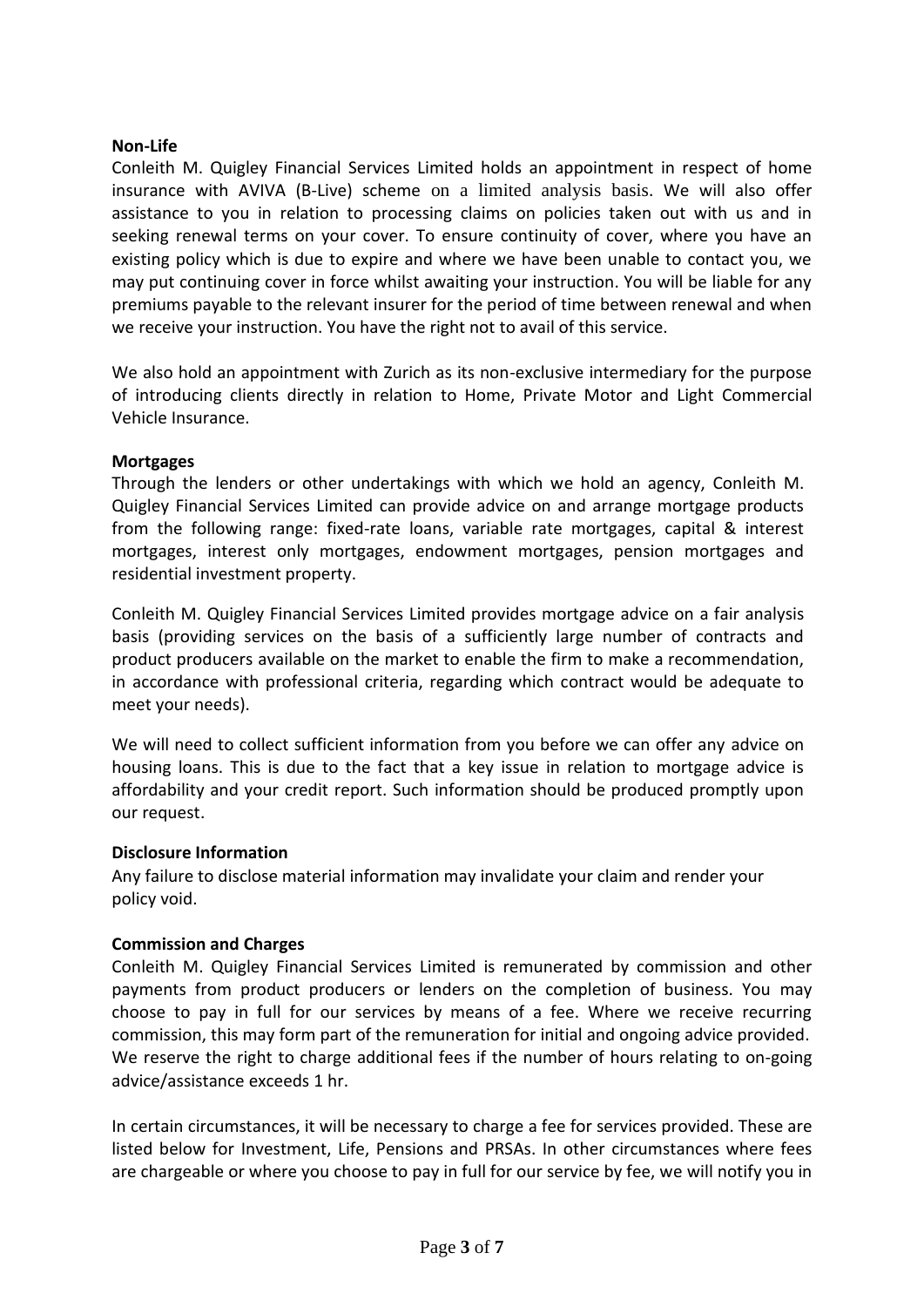advance and agree the scale of fees to be charged if different from fees outlined below.

If we receive commission from a product provider, this may be offset against the fee which we will charge you. Where the commission is greater than the fee due, the commission will become the amount payable to the firm unless an arrangement to the contrary is made.

Where we are remunerated by commission payment by a product provider or lender on the completion of business on your behalf, this is paid provided that the business remains on the books for a minimum period called the claw-back period, which can vary depending on the type of product. Where business is redeemed / cancelled / replaced within the clawback period resulting in a claw-back of commission / remuneration by the product provider or lender, we reserve the right to seek reimbursement of the claw-back commission amount from you.

Please note should we have meetings personally with you or by zoom, provide professional advice / quotes / recommendations / prepare compliant files / arrange transactions on your behalf in relation to mortgages, investments, insurances, pensions and general insurance products or any other service and you decide not to proceed there will be an hourly charge.

A summary of the details of all arrangements for any fee, commission, other reward or remuneration paid or provided to the intermediary which it has agreed with product producers is available on our website www.quigley.ie under the heading remuneration.

### **Investment, Life & Pensions**

| You may elect to deal with us on a fee basis. |               |
|-----------------------------------------------|---------------|
| Directors:                                    | €250 per hour |
| <b>Financial Brokers:</b>                     | €150 per hour |
| Support Staff:                                | €50 per hour  |

Additional fees may be payable for complex cases or to reflect value, specialist skills or urgency. We will give an estimate of this rate in advance of providing you with services.

| <b>Personal Retirement Savings Accounts (PRSAs) - Fees</b> |                                                                            |  |
|------------------------------------------------------------|----------------------------------------------------------------------------|--|
|                                                            | Where advice is requested for PRSAs, the following hourly fees will apply: |  |
| Directors:                                                 | €250 per hour                                                              |  |
| <b>Financial Brokers:</b>                                  | €150 per hour                                                              |  |
| Support Staff:                                             | €50 per hour                                                               |  |

Additional fees may be payable for complex cases or to reflect value, specialist skills or urgency. We will give an estimate of this rate in advance of providing you with services.

#### **Mortgages**

| Pre Application Consultation:       | €150 |
|-------------------------------------|------|
| Submitting Application to a Lender: | €350 |
| At Loan Offer:                      | €500 |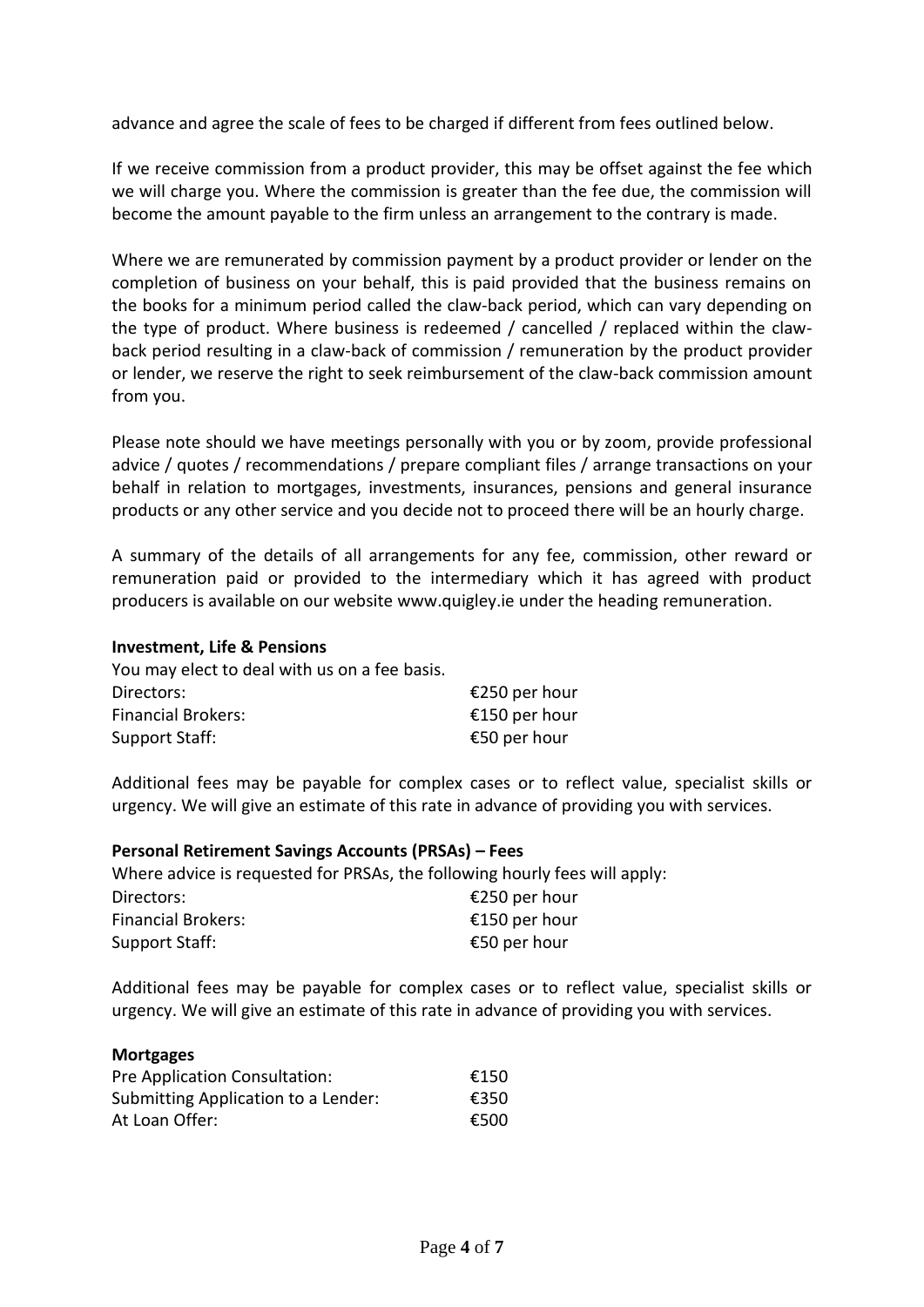Additional fees may be payable for complex cases or to reflect value, specialist skills or urgency. We will give an estimate of this rate in advance of providing you with services. We may receive up to 1% (or whatever maximum is applicable) of the loan for arranging mortgage finance. This commission is paid by the mortgage lender and will not be offset against the fee, either in part or in full. The actual amount of commission will be disclosed at a later stage in the ESIS (European Standardised Information Sheet) in the Loan Offer. Information on the variation in levels of commission payable by the different creditors providing credit agreements being offered are available on our website www.quigley.ie under remuneration.

Please note that lenders may charge specific fees in certain circumstances and if this applies, these fees will be specified in your Loan Offer. You have the right to pay a fee separately and not include it in the loan. Typically, this situation arises in relation to specialist lending.

Our fees will be agreed with you on our Fee Agreement Letter in advance of any business being conducted, we can receive mortgage fees on your authority from your solicitor out of the drawdown of the loan cheque.

# **Sustainable Finance Disclosure Regulations**

When providing advice, the firm does not consider the adverse impacts of investment decisions on sustainability. The firm will review this approach on an annual basis in December.

# **Regular Reviews**

It is in your best interests that you review, on a regular basis, the products which we have arranged for you. As your circumstances change, your needs will change. You must advise us of those changes and request a review of the relevant policy so that we can ensure that you are provided with up to date advice and products best suited to your needs. Failure to contact us in relation to changes in your circumstances or failure to request a review, may result in you having insufficient insurance cover and/or inappropriate investments pensions.

# **Conflicts of interest**

It is the policy of our firm to avoid conflicts of interest in providing services to you. However, where an unavoidable conflict of interest arises we will advise you of this in writing before providing you with any service.

# **Default on payments by clients**

My firm will exercise its legal rights to receive payments due to it from clients (fees and insurance premiums) for services provided. In particular, without limitation of the generality of the foregoing, the firm will seek reimbursement for all payments made to insurers on behalf of clients where the firm has acted in good faith in renewing a policy of insurance for the client.

Product producers may withdraw benefits or cover in the event of default on payments due under policies of insurance or other products arranged for you. We would refer you to policy documents or product terms for the details of such provisions.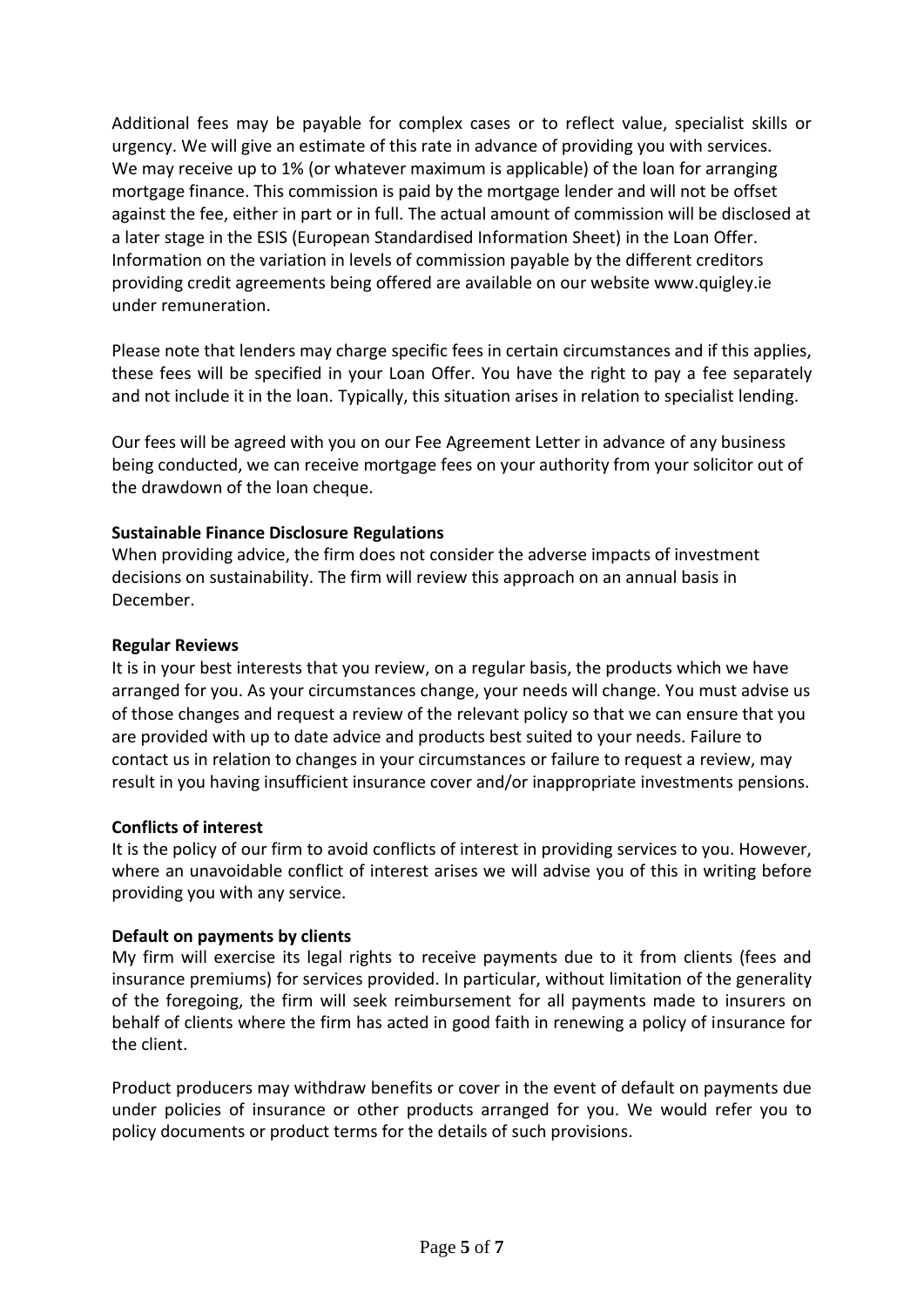Mortgage lenders may seek early repayment of a loan and interest if you default on your repayments. Your home is at risk if you do not maintain your agreed repayments.

# **Complaints**

We ask that you make any complaints in writing. We will acknowledge your complaint within 5 business days and we will fully investigate it.

On completion of our investigation, we will provide you with a written report of the outcome.

In the event that you are still dissatisfied with our handling of or response to your complaint, you are entitled to refer the matter to the Financial Services Ombudsman or the Pensions Ombudsman. A full copy of our complaints procedure is available on request.

# **Data Protection**

Conleith M. Quigley Financial Services Limited complies with the requirements of the General Data Protection Regulation 2018 and the Irish Data Protection Act 2018. Conleith M. Quigley Financial Services Limited is committed to protecting and respecting your privacy. We wish to be transparent on how we process your data and show you that we are accountable with the GDPR in relation to not only processing your data but ensuring you understand your rights as a client.

The data will be processed only in ways compatible with the purposes for which it was given and as outlined in our Data Privacy Notice, this will be given to all our clients at the time of data collection.

We will ensure that this Privacy Notice is easily assessable. Please refer to our website http://www.quigley.ie/privacy-statement.html if this medium is not suitable we will ensure you can easily receive a copy by; hard copy or via email.

Please contact us at [info@quigley.ie](mailto:info@quigley.ie) if you have any concerns about your personal data.

# **Compensation Scheme**

We are members of the Investor Compensation Scheme operated by the Investor Compensation Company Ltd. See below for details.

# **Investor Compensation Scheme**

The Investor Compensation Act, 1998 provides for the establishment of a compensation scheme and the payment, in certain circumstances, of compensation to certain clients (known as eligible investors) of authorised investment firms, as defined in that Act. The Investor Compensation Company Ltd. (ICCL) was established under the 1998 Act to operate such a compensation scheme and our firm is a member of this scheme. Compensation may be payable where money or investment instruments owed or belonging to clients and held, administered or managed by the firm cannot be returned to those clients for the time being and where there is no reasonably foreseeable opportunity of the firm being able to do so. A right to compensation will arise only:

 $\blacksquare$  If the client is an eligible investor as defined in the Act; and